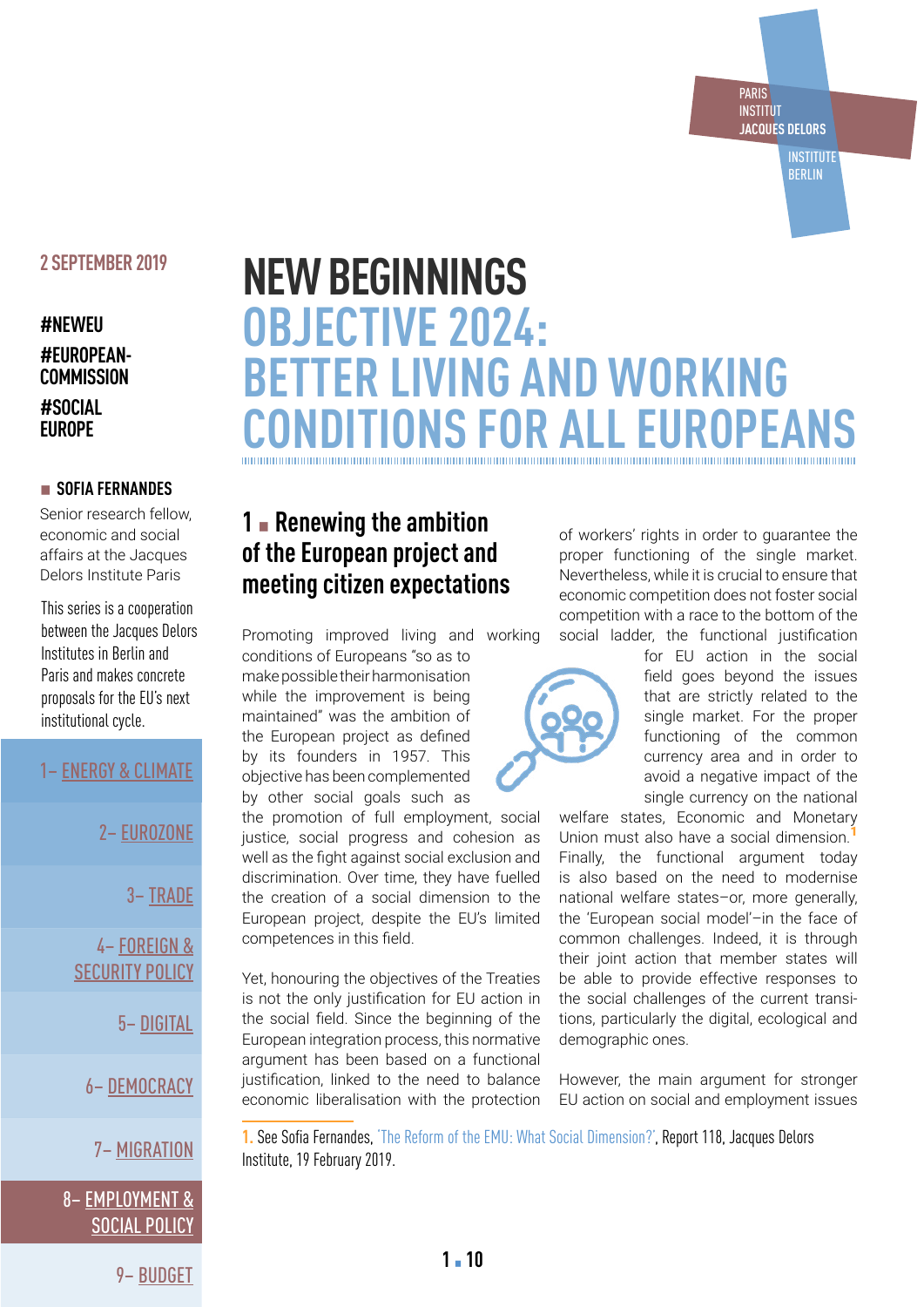today is not normative or functional, but political. Many Europeans no longer see the benefits of the EU and identify it with developments that, instead of protecting them, feed their social and economic insecurity (these include globalisation, the disappearance of public services, the emergence of new forms of work and the risk of job insecurity, among others.) It is necessary to respond to the feeling of fear that fuels Euroscepticism and support for nationalist parties. Young people worry that they will not be as successful as their parents; the middle class is distressed about social downgrading; some workers are anxious that their jobs will disappear. As Jacques Delors recalled in 2016, 'if European policymaking jeopardises cohesion and sacrifices social standards, there is no chance for the European project to gather support from European citizens'. In this vein, **if European leaders want to strengthen the political legitimacy of the European project and (re) gain the trust of citizens, it is essential to put Europe back on the path of upward social** 

**convergence and to ensure greater social equity and tax justice**. Citizens expect the European project to deliver improvements in their living and working conditions; the EU must live up to these expectations. We must return to the initial ambition of the European project and put it at the heart of the agenda of the next Commission, just as its new President claims.

# **2** ▪ **State of play: a new impetus that needs to be consolidated and put into practice**

The 2008 economic crisis left deep scars in the social fabric of many member states. Despite the real decline in unemployment, levels remain high in many countries, especially among young people (see Map 1). Income inequality increased in a majority of EU countries (sixteen of them) between 2009 and 2017 (see Figure 1). The differences in atrisk-of-poverty rates between countries are



# **MAP 1 •** Youth unemployment rate in EU countries in 2017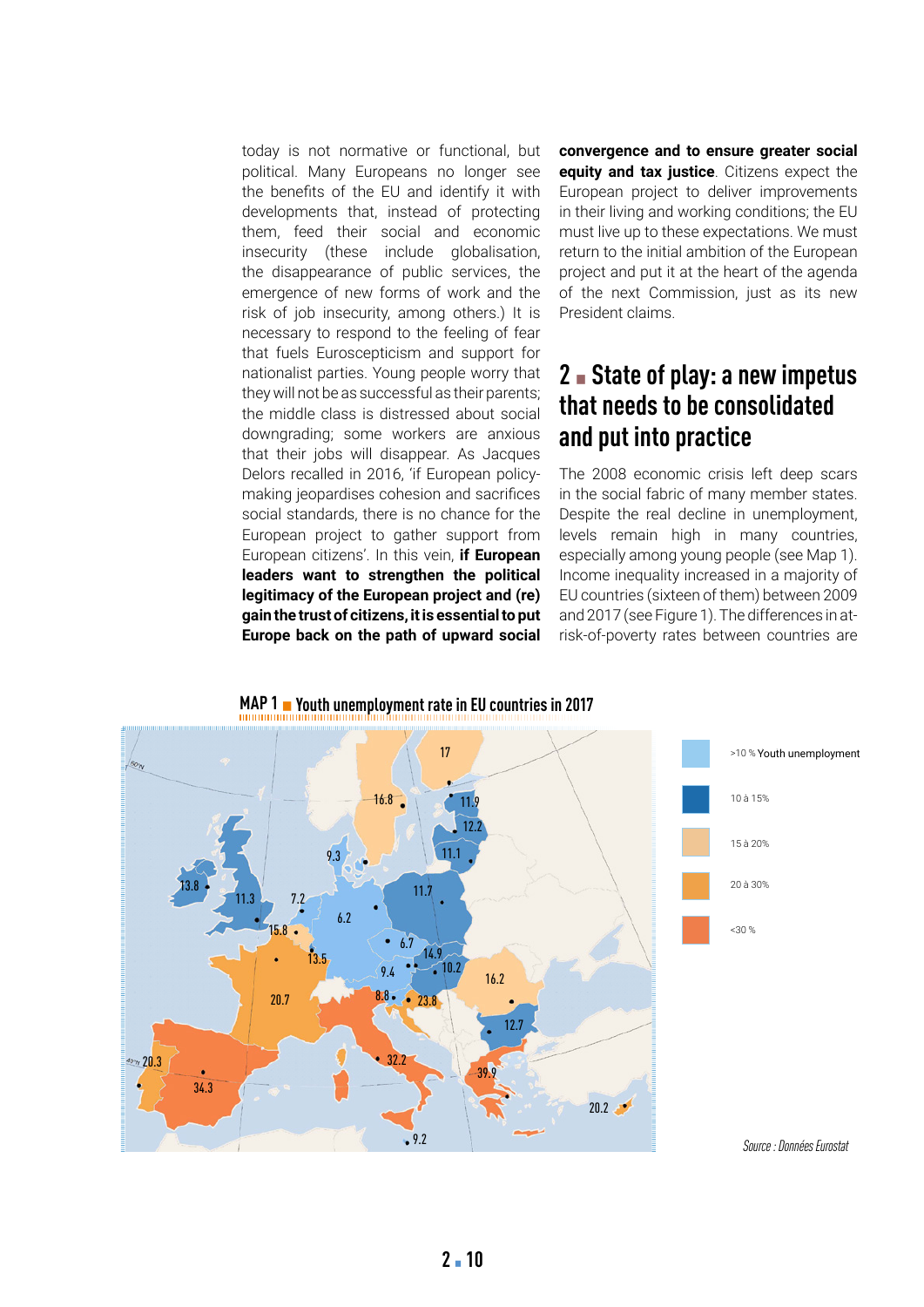significant, ranging from around 9 percent in the Czech Republic to over 23 percent in Romania and Bulgaria.<sup>2</sup>

In such a context, EU countries also face common challenges that have an impact on employment and social protection systems. This is particularly the case with population ageing, but also with other ongoing transitions in the labour market, including ecological and digital transitions, such as the advent of artificial intelligence. According to a recent European Commission report, digitisation has created two million jobs in the last decade and forecasts indicate the potential for 1.75 million new jobs by 2030.<sup>3</sup> On the other hand, between 14 and 47 percent of jobs are at risk of automation in the EU. For its part, the energy transition has created more than two million jobs in Europe in the renewable energy and energy efficiency sectors and many more jobs will be created in the coming years<sup>4</sup>. But the transition also implies that jobs will disappear, particularly in fossil fuel and carbon-intensive sectors of the economy.

The impact of the ongoing transitions on employment is not only quantitative but also qualitative. The digital transition also entails a risk of job insecurity, including new labour relations. This requires, in particular, the

modernisation of social security systems in order to guarantee coverage for all workers. These challenges, which affect all member states, will naturally be met with a more effective response if it is based on joint and coordinated action by the twenty-seven EU countries.

In 2014, when he became President of the European Commission, Jean-Claude Juncker affirmed his desire to put social policy back at the heart of the European project, hoping that the EU would have a "social triple-A rating". Since then, a number of important proposals have emerged, most importantly the 2017 proclamation of the European Pillar for Social Rights (EPSR) (see Box 1). But over the past five years, the Commission's commitment has also been reflected in many other initiatives, such as new European laws (in particular on the posting of workers, the reconciliation of private and professional life, as well as transparent and fair working conditions), a relaunch of the European social dialogue, a new social scoreboard to monitor the social performance of Member States, a recommendation on access to social security for all workers and the creation of the European Labour Authority by the end of 2019.



**FIGURE 1** ▪ **Gini coefficient in the EU28 countries in 2009 and 2017 (scale from 0 to 100)**

**2.** [At-risk-of-poverty rate](https://ec.europa.eu/eurostat/databrowser/view/tessi010/default/table?lang=en), Eurostat, 2018.

**3.** Michel Servoz, ['The future of work? Work of the future!'](https://ec.europa.eu/digital-single-market/en/news/future-work-work-future), European Commission report, 3 May 2019.

**4.** Sofia Fernandes, «Chap.4 : Un pacte social pour la transition énergétique », *[Making the energy transition a](https://institutdelors.eu/wp-content/uploads/2018/01/makingtheenergytransitionaeuropeansuccess-study-pellerincarlinfernandesrubio-june2017-bd.pdf)  [european success,](https://institutdelors.eu/wp-content/uploads/2018/01/makingtheenergytransitionaeuropeansuccess-study-pellerincarlinfernandesrubio-june2017-bd.pdf)* Rapport, Paris: Institut Jacques Delors, 2017.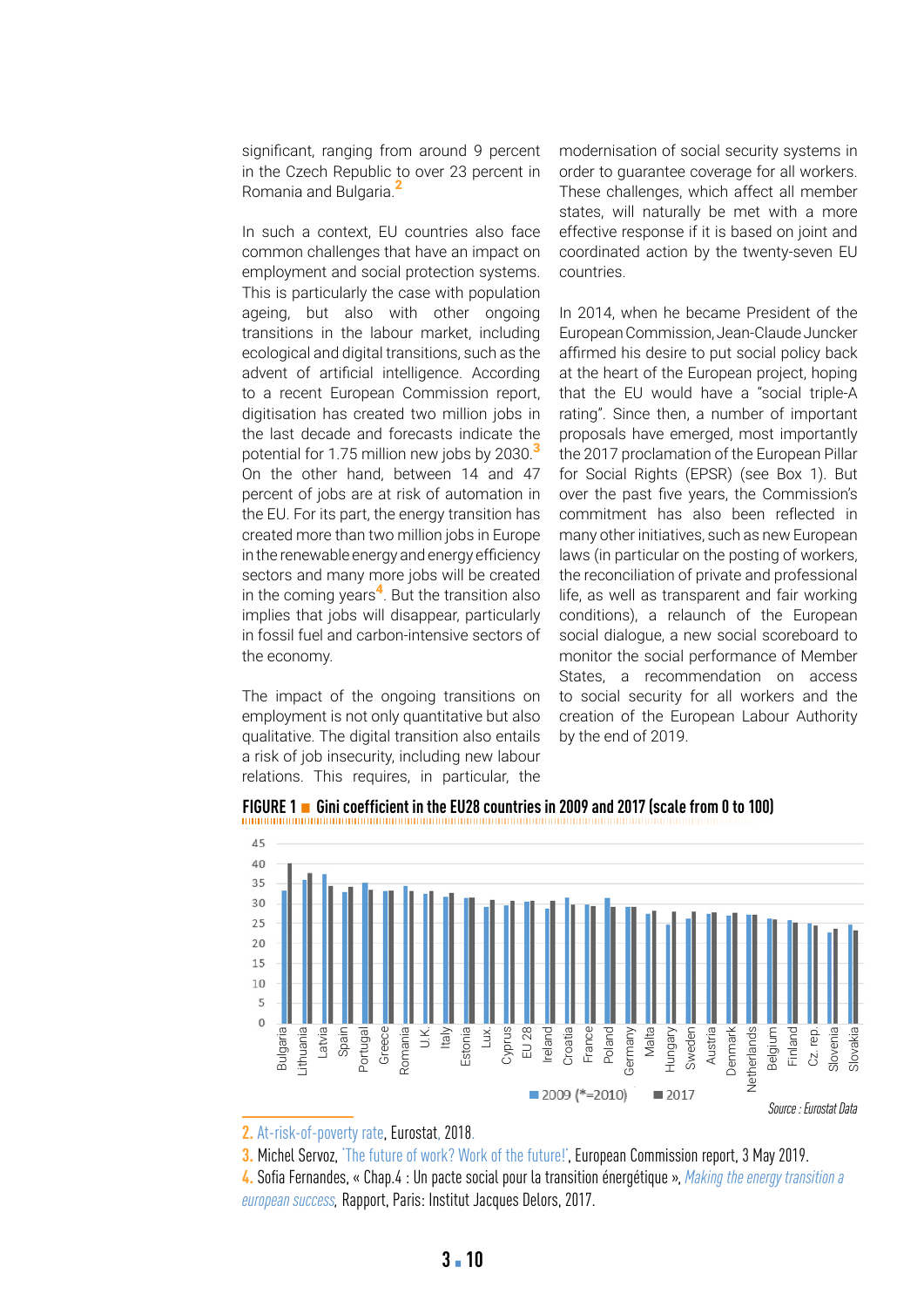#### **Box 1 • The twenty rights and principles of the European Pillar of Social Rights**

The Pillar enshrines 20 principles and rights in the following fields.



Work-life balance Healthy, safe and well-adapted work environments and data protection



#### Social protection and inclusion

- $\blacktriangleright$  Childcare and support for children
- Social protection
- Unemployment benefits
- Minimum income
- $\triangleright$  Old-age income and pensions
- $\blacktriangleright$  Healthcare
- Inclusion of people with disabilities
- Long-term care
- In Housing and assistance for the homeless
- $\blacktriangleright$  Access to essential services

These initiatives have made it possible to breathe **new life into the construction of a social Europe, even if citizens are not yet seeing the benefits**. However, they are not sufficient, in particular because the European Pillar for Social Rights is not legally binding on member states. For the principles to have a real impact on the lives of citizens, they must be translated into concrete achievements, both by the EU and by member states. This is why **it is essential that the next Commission is involved in a continuous process**. Although it can define its own priorities, it must start by translating the twenty principles of the European Pillar for Social Rights into concrete achievements. The credibility of the EU is at stake.

employment

# **3** ▪ **Faced with divisions, what method should be used to move forward?**

The difficulties that exist today to strengthen the social face of the EU are largely due to the divisions between the different actors: between countries, between political families and between the representatives for workers and companies. A two-pillar strategy must be implemented to overcome the current barriers.

Above all, it is necessary to build compromises between all actors on **the implementation of the principles of the** 

**pillar, by defining a social action plan for 2024** in which the initiatives–legislative, financial and cooperation–to implement the EPSR are clearly identified. It needs to be ensured that all member states –both those more and those less welcoming of the role of the EU in the social field –, the four main political groups in the European Parliament (EP), as well the trade unions and employers can identify with some of the initiatives (in return, they should accept initiatives that do not have their full support at the base). The adoption of such an operational and concrete action plan will provide mediumterm visibility on the initiatives of the next Commission in the social field. This was the approach adopted in 1989 by Jacques Delors, following the adoption of the European Charter of the Fundamental Social Rights of Workers, whose rights had been translated into concrete initiatives, particularly legislative ones. They were then grouped together in a social action programme that was implemented in the 1990s. Just as it was then, the commitment and action of the European social partners remains a necessary condition for the successful implementation of the action plan. It will therefore be essential that the Commission commits itself to strengthening bipartite and tripartite social dialogue at European, national and sectoral level.

However, the Europe of today is not the Europe of Jacques Delors. Today European member states are more heterogeneous,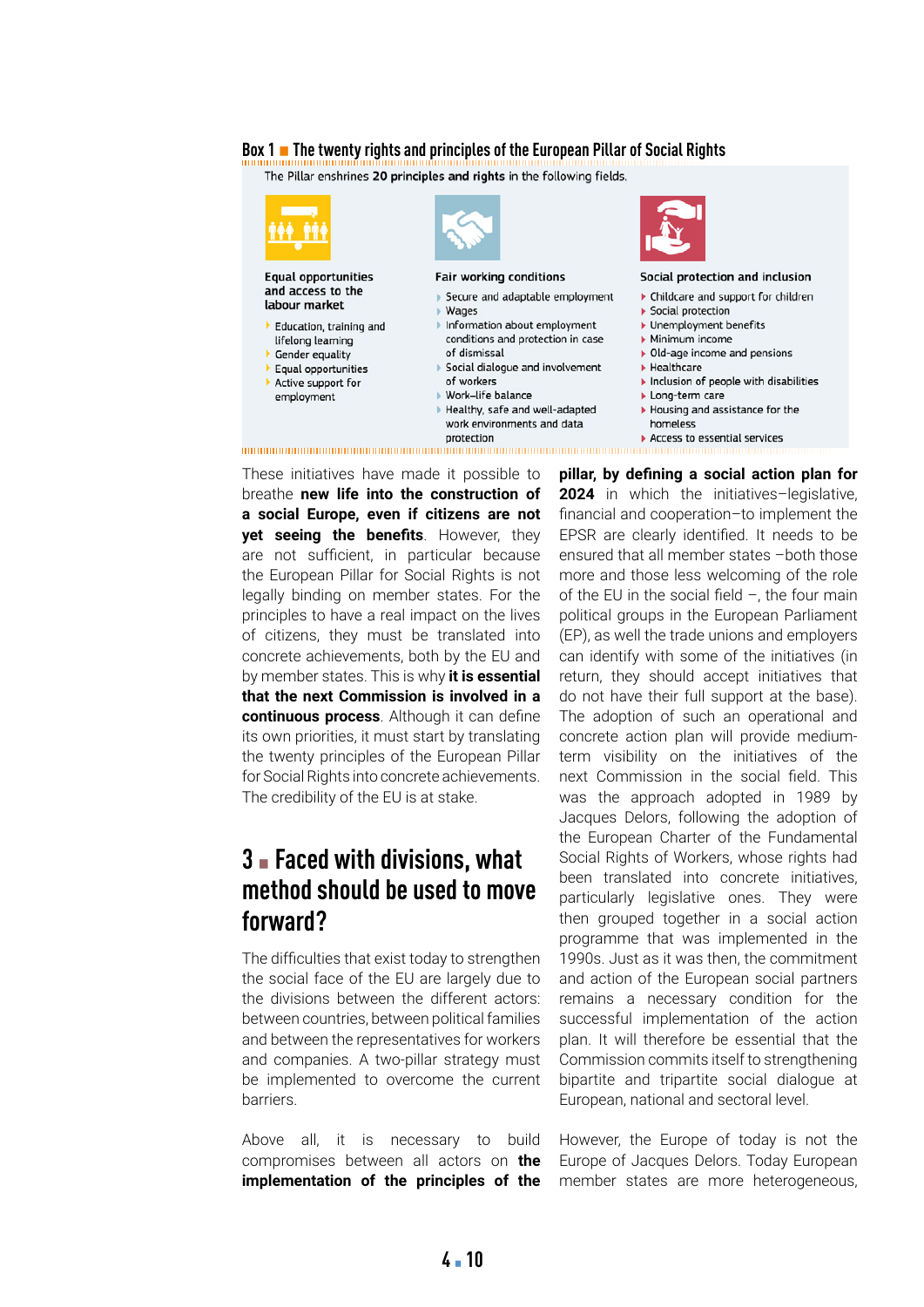both in their performance and social standards and in their political will to strengthen the social dimension of the EU. If it is not possible to move forward with all twenty-seven, enhanced cooperation may be a better solution than inaction. Despite the efforts of the next Commission to build compromises, we can anticipate that not all proposals will necessarily have the support of all countries. The second part of the next Commission's strategy must therefore be to **accept the possibility of a differentiated social integration**. Countries that want to go further must be given the opportunity to do so, as has been done for the euro. The countries that are forging ahead must play a leading role, but it should be possible for others to join them at any time. EU history is a reminder that this approach has been successfully adopted in the past. Indeed, when the Maastricht Treaty was signed, the protocol on social policy was adopted only after the United Kingdom had been granted an opt-out. A few years later, the United Kingdom under the Tony Blair government joined the other members states in incorporating a social chapter into the Amsterdam Treaty.

# **4** ▪ **A social action plan with five priorities**

Europe is often perceived as economically liberal. If it wants to strengthen its social face and achieve real improvements in the living and working conditions of all Europeans, the next Commission must include concrete initiatives in its Social Action Plan for 2024. They should be based on five closely linked and overlapping priorities, as identified below.

### **4.1 Re-launching the European 'convergence machine'**

Historically, the EU has been a 'convergence machine', as the World Bank once put it. But convergence has become less visible today, particularly between Eastern and Western/ Northern European countries, despite much stronger economic growth in Eastern Europe in recent years. This decade has instead seen divergence between the countries of the north and the south of the euro area.

While a consensus between the different actors on the need to strengthen the process of European convergence seems possible, the different measures that will be put forward to achieve this objective will not be consensual. Some will argue that more solidarity between countries is needed and others will stress the need for a common set of minimum rules on certain aspects of social and employment policies. Yet others will stress that the key is the implementation of national reforms. The correct answer is that the convergence that the EU needs will be the result of a combination of these different elements.

Solidarity is at the heart of the European project. If we want convergence in the social performance of member states, for example a reduction in the unemployment rate, a reduction in the number of poor people, or an increase in the percentage of workers benefiting from lifelong learning, there must be solidarity that is expressed through budgetary transfers between countries to support these objectives. The Structural and Cohesion Funds aim to achieve such economic, social and regional cohesion between countries and between the different regions of the same country. More specifically, the European Social Fund Plus (which will bring together a set of European funds in the social field from 2021 onwards) will be endowed with 100 billion euros for the 2021-2027 period, according to the Commission's proposal. Although this amount is higher than the current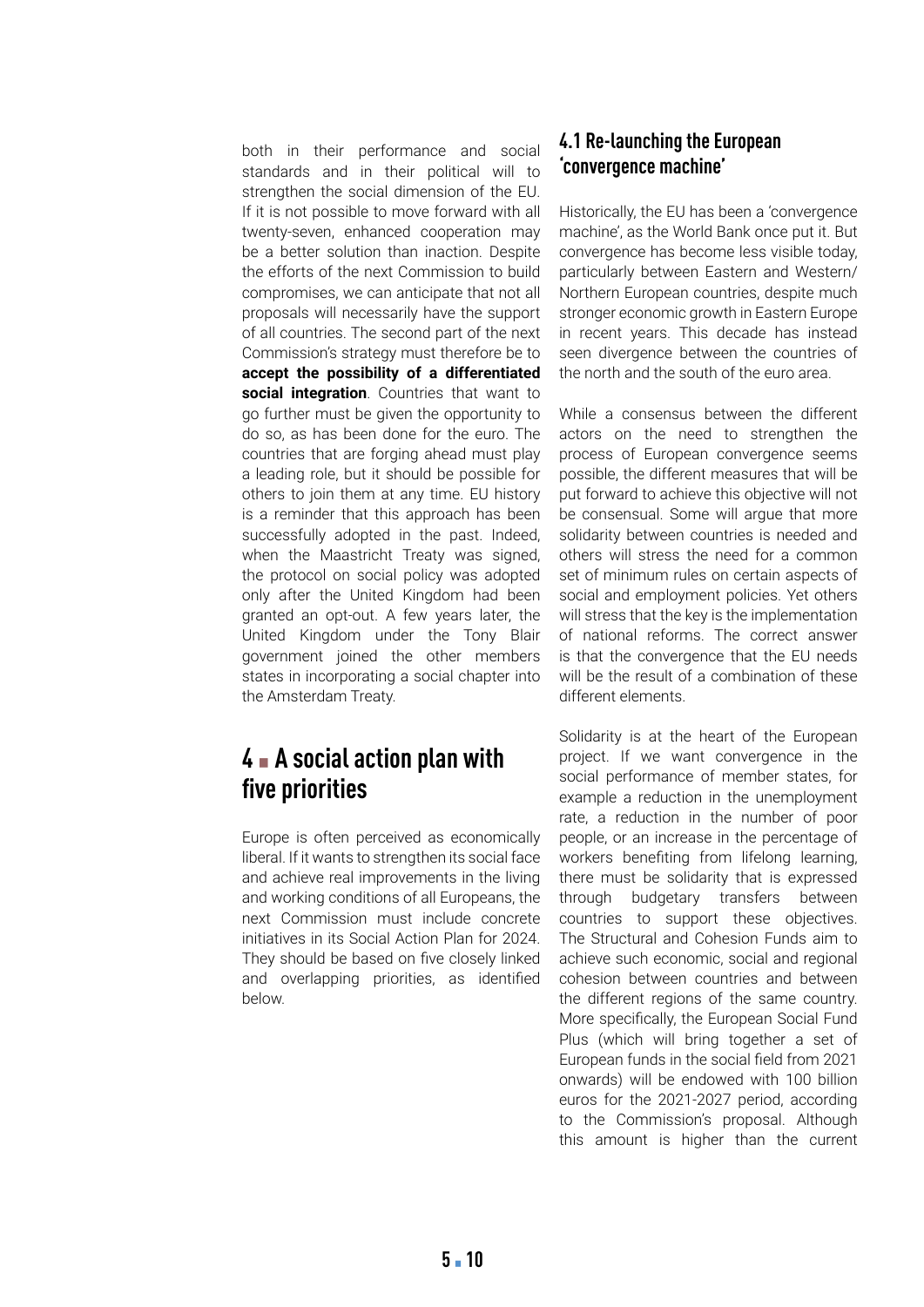Multiannual Financial Framework, if the next Commission can not increase this budget envelope , it will have to focus on **improving the effectiveness of European funding**.

In order to limit the risk of social divergence in the event of a cyclical crisis, the next Commission should complement the existing solidarity instruments with an insurance instrument for euro area countries. In the event of a crisis, this will prevent member states from having to engage in a process of internal devaluation, such as wage cuts – as we have recently seen in Greece and Portugal – which carry high social costs. The idea has been debated for several years and many studies have been carried out on this issue; it is now time to make it a reality and to set up **a European unemployment (re)insurance system for the euro area countries**, <sup>5</sup> as announced by the Commission Presidentelect Ursula von der Leyen.

Some countries will emphasise the importance of reforms, for example to improve education, lifelong learning systems, or early childhood care. So far, monitoring of national performance and reforms has been based on non-binding actions, such as monitoring through a table of social indicators and by providing political incentives for reforms, including country recommendations within the framework of the European Semester. While some are considering strengthening the power of European authorities through coercion, including social policy conditionality attached to European funds, this does not seem to be the right approach. It is difficult to imagine that a country like Romania or Bulgaria could be deprived of European funds if wages do not increase fast enough or if poverty does not fall at the desired rate. In the social field, the EU must base its action on carrots rather than sticks. Political incentives must be reinforced by financial incentives. In its proposal for a Multiannual Financial Framework for 2021-2027, the

Commission proposed to provide the EU with a new reform support programme that would provide technical and financial assistance for the implementation of reforms in each member state. This programme would thus have a budget of 25 billion euros over seven years. The proposal, which has yet to be validated by the member states and the EP, would be a welcome financial incentive for states that undertake reforms to respond to the Commission's recommendations in the social or employment field (e.g. reforms of their apprenticeship systems or adult training). It is therefore important for this proposal to be approved by the new EP and national governments.

However, EU action cannot exclusively be based on funding and cooperation that relies on political and financial incentives. While the objective is not to harmonise national welfare systems, there is need to establish a **common set of minimum social standards that reflect the EU's priorities for action**. For example, gender equality, a priority for the EU, is a goal that is currently reflected in some common minimum standards, in particular on the minimum duration of maternity, paternity and parental leave. There is now a set of European laws on working conditions that will have to be updated to meet the challenges of the digital, ecological and demographic transitions. In the area of wages, if the objective is to have renumeration that allows for decent living conditions, it should be considered to establish a **common minimum standard for minimum wages**, for example at least 60 percent of the national median wage. But if the objective is wage convergence  $-$  or, as the European Trade Union Confederation (ETUC) calls it 'the same wage for the same work with the same productivity'  $-$  EU action on wages must not be limited to the minimum wage. The EU must encourage member states to put in place policies that **translate labour productivity gains into** 

**5.** See Frank Vandenbroucke and Francesco Nicoli, ['European Unemployment Insurance: What Citizens Really](https://institutdelors.eu/wp-content/uploads/2019/02/EuropeanUnemploymentInsurance-VandenbrouckeNicoli-Feb19.pdf)  [Think'](https://institutdelors.eu/wp-content/uploads/2019/02/EuropeanUnemploymentInsurance-VandenbrouckeNicoli-Feb19.pdf), Policy Brief, Jacques Delors Institute, 13 February 2019.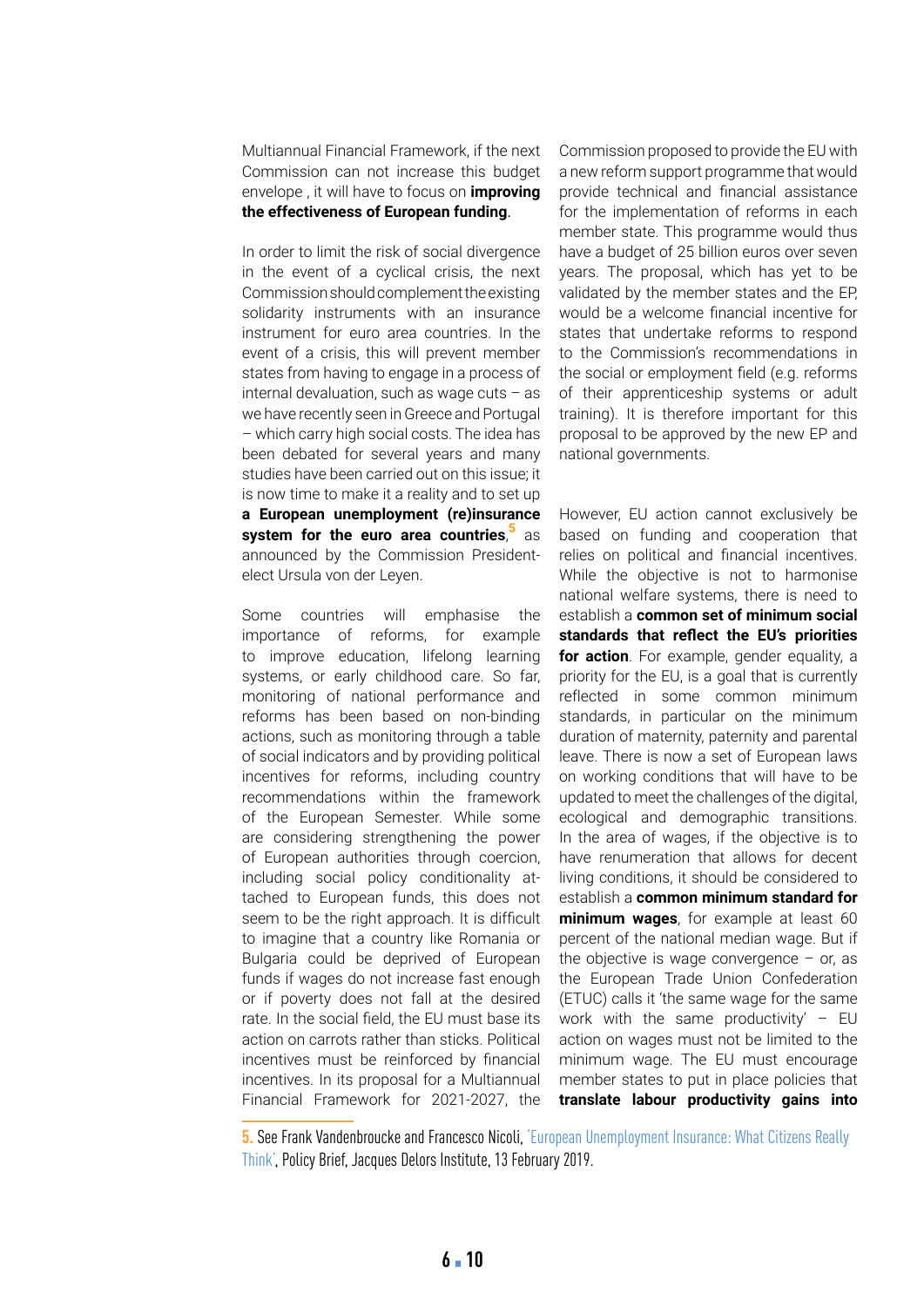**higher wages**. As the European Trade Union Institute points out, labour productivity is now growing at a faster rate than wages in many low-wage countries. An upward wage convergence is necessary; this will contribute not only to improve working conditions in these countries, but also to stop brain and youth drain (or, at least, to offer those leaving the country the prospect of return and thus ensure circular mobility within the EU).

### **4.2 Investing in human capital and tackling inequalities**

The EU's financial instruments must serve not only cohesion between member states but also the fight against social and regional inequalities within each country. There is a growing feeling among Europeans that economic liberalisation exacerbates social inequalities. Tackling these inequalities must be a priority for the EU and social investment remains a powerful lever for action. In 2013, the Commission presented its social investment package, which provided guidance to member states on how to develop more efficient social policies. It is necessary to reconnect with this agenda. **The EU must invest directly in human capital - which** it does through the European Social Fund, the Erasmus+ programme or the European Globalisation Adjustment Fund – but it must also ensure that the budgetary constraints faced by many EU countries do not lead to a reduction in investment in early childhood, education or lifelong learning. In this context, the next European executive should examine the possibility of establishing a 'golden rule' for social investment, according to which some social expenditure would be exempt from public deficit calculations when the Commission assesses compliance with European budgetary rules.

With regard to direct EU action, European grants must be complemented by an efficient system of loans for social investments. It is therefore important to support the outgoing Commission's proposal to provide the future European investment fund '**Invest EU' (which will succeed the 'Juncker Plan' from 2021 onwards) with a social investment and skills component** with a budget of four billion euros<sup>6</sup>

This social investment strategy must also pay **particular attention to young people**. National governments should welcome the EP's request to triple the budget of the Erasmus+ programme for the 2021-2027 period, so that more young people benefit from mobility. It is also important to pay particular attention to **equal access to mobility opportunities for all**. The EU must continue to support the development of national apprenticeship schemes, through technical and financial support, with an emphasis on the **mobility of apprentices**. The EU has a crucial role to play in enhancing the image of apprenticeships, which are today often perceived as a path for students who are less successful in school. The Erasmus Pro initiative must be strengthened to reach more young people and the Commission should consider creating '**European Excellence Professional Centres**', which would complement the existing European offer at doctoral level (European University Institute) and master's level (College of Europe), in particular by promoting the professions that are involved in the energy and digital transitions.

### **4.3 Ensuring a fair transition to a digital and low-carbon economy**

The parallel transitions to a digital and lowcarbon economy are leading to profound structural changes, also on the labour market. Despite the opportunities they offer, the transitions are also associated with fears and it is crucial to manage them so that no one is left behind. As these are shared challenges for all member states, they call

**6.** See Eulalia Rubio and Fleurilys Virel, ['InvestEU Fund: A Rebranded Juncker Fund?',](https://institutdelors.eu/wp-content/uploads/2018/09/InvestEUFund-Rubio-Sept18.pdf) Policy Brief, Jacques Delors Institute, 26 September 2018.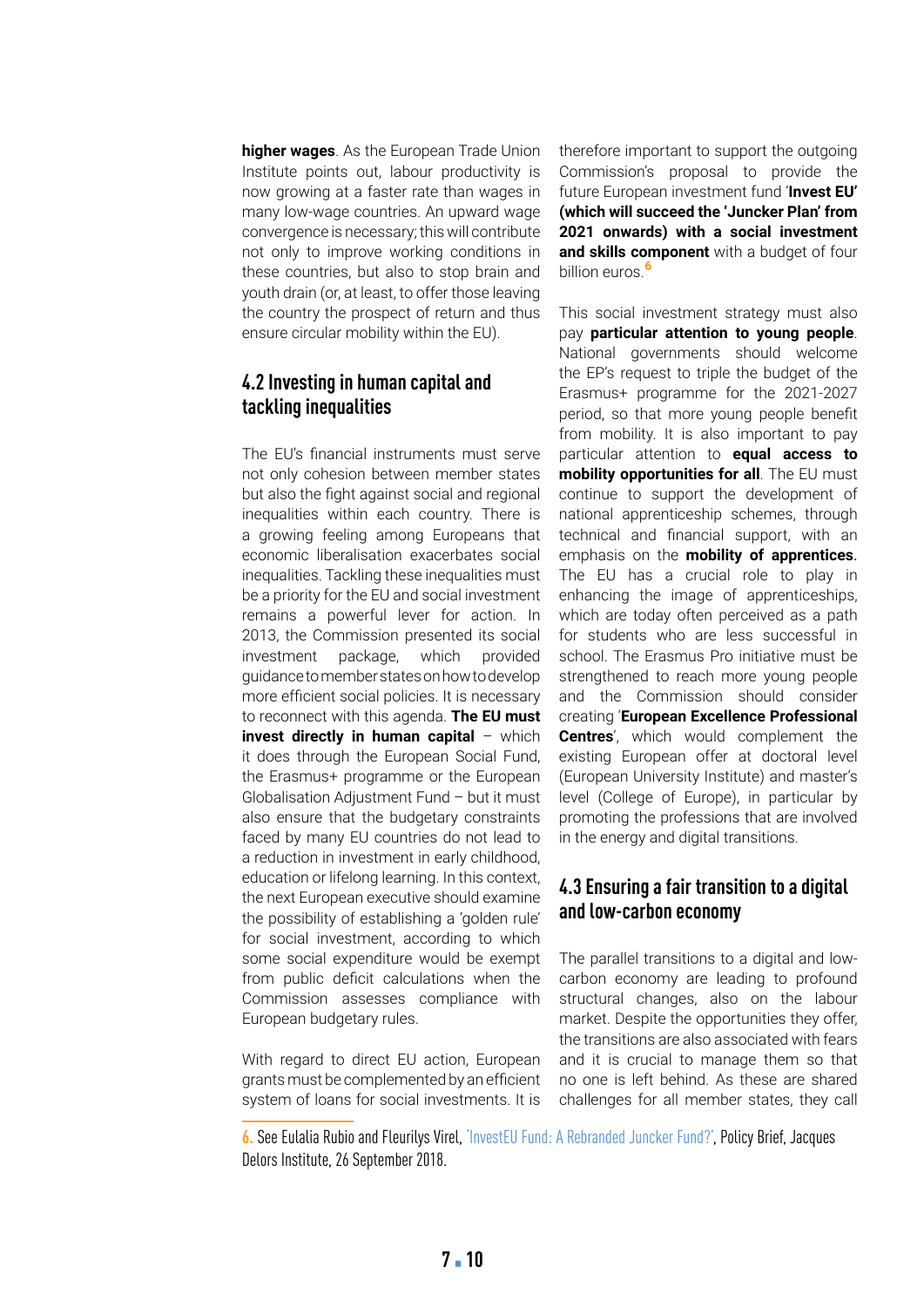on the EU to take action, in particular to anticipate the skills needed for new jobs and to adopt support measures for workers on the losing side of the transformation.

Investing in human capital is therefore necessary not only to combat inequalities but also to prepare workers for the jobs of tomorrow; this requires the acquisition of new skills and for some people even professional requalification. Indeed, ecological and digital transitions lead to the creation of new jobs–and the potential for job creation must be maximised through European industrial and innovation policy. In other words, it must be **ensured that workers have the skills that companies need**. Given the scale of the challenge, the Commission must play a more active role in supporting national lifelong learning systems. In this context, the Commission could draw on the French experience of the Personal Activity Account, which in particular guarantees the portability of acquired rights to training if a worker changes jobs, becomes unemployed or decides to become self-employed. The French case could inspire the creation of a Personal Activity Account in each country. As a second step, the Commission (through the future European Labour Authority) could propose the **creation of a European Personal Activity Account**, which would include not only training benefits but also a history of pension or unemployment benefits, in order to facilitate the portability of benefits from one country to another.

The transitions also lead to the destruction or redefinition of existing jobs. In this context, the European Globalisation Adjustment Fund (EGF) must be extended and strengthened to become a **'European Transition Support Fund'**<sup>7</sup> that lives up to its name and supports the retraining of workers who are victims of major restructuring events, whatever the

cause. To have a real impact, the intervention capacity of this fund must be increased to at least 500 million euros per year (the amount available to the EGF when it was created in 2007), compared to the 225 million euros that were proposed by the current Commission for the 2021-2027 period.

The European labour market is also affected by new industrial relations, particularly within the sharing economy. The EU must ensure that the associated risk of job insecurity is limited. The EU recommendation on **access to social security for all** is a welcome initiative, but it is only a first element of a major project that should be at the heart of the work of the next Commission.

However, ensuring a transition to a lowcarbon digital economy goes beyond employment and social security issues. As illustrated by the yellow vest crisis in France, the impact on household purchasing power must also be taken into consideration; other social issues deserve particular attention, such as the impact of these transitions on health or social inclusion/exclusion. As early as 2016, the Jacques Delors Institute called for the adoption of a social pact for the energy transition,<sup>8</sup> which would make it possible to address the various social issues involved in the transition. A similar approach will probably be needed for the digital transition.

### **4.4 Striving for more social equity and tax justice**

The EU must demonstrate that it represents the interests of all Europeans, including the most disadvantaged and those furthest from decision-making centres. The initiatives presented above would strengthen social equity in the EU, but the EU must also engage

**7.** See Sofia Fernandes and Justine Daniel, ['Towards a European Transition Support Fund',](https://institutdelors.eu/en/publications/vers-un-fonds-europeen-daccompagnement-des-transitions/) Policy Paper 231, Jacques Delors Institute, 11 October 2018.

**8.** See Jacques Delors, Sofia Fernandes and Thomas Pellerin-Carlin, ['Europe Needs a Social Pact for the](https://institutdelors.eu/wp-content/uploads/2018/01/SocialPactforEnergyTransition-DelorsFernandesPellerinCarlin-January18.pdf)  [Energy Transition',](https://institutdelors.eu/wp-content/uploads/2018/01/SocialPactforEnergyTransition-DelorsFernandesPellerinCarlin-January18.pdf) Policy Brief, Jacques Delors Institute, 29 January 2018.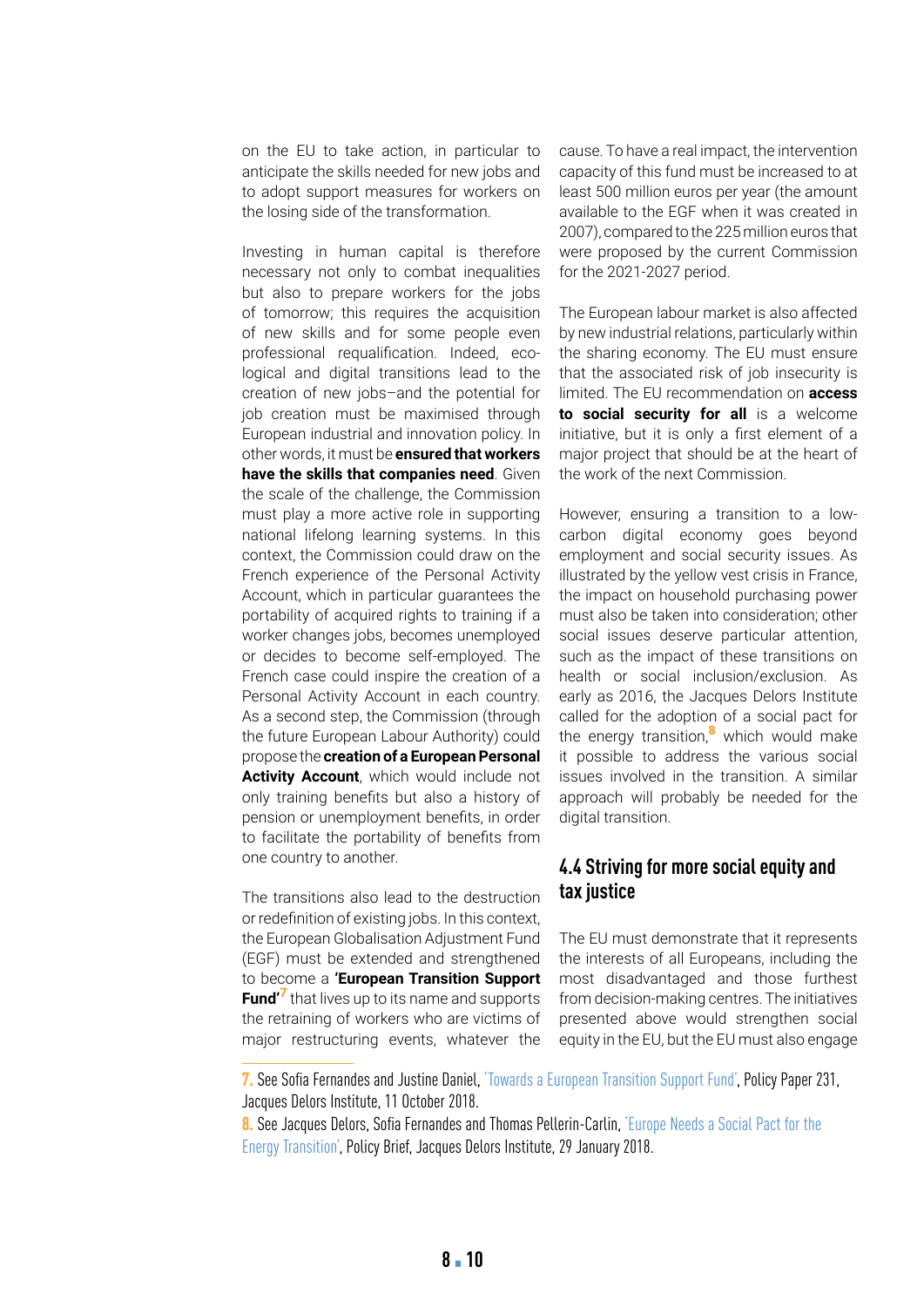in a proactive and visible approach in favour of the most deprived. The 2010 target to reduce the number of people affected by (or at risk of) poverty by at least twenty million in ten years will not be achieved. This failure should encourage the next Commission to adopt a **European anti-poverty plan** based on the best national practices in this field and maximising the impact of EU support – in financial and coordination terms – for national initiatives.

It is also urgent to make **tax justice one of the priorities of the next Commission**. All EU countries are now facing a challenge in financing their welfare states. In the name of budgetary constraints, governments must reduce their spending, which often includes social spending. At the same time, there is a growing sense of injustice among the population in many countries in the face of countries' inability to tax digital giants and the non-cooperative tax game that now exists between EU countries. The latter, in particular, has led to a reduction in corporate tax rates in recent decades and fuelled a system of tax optimisation within the EU that enables companies and taxpayers to minimise their tax burden.

Of course, the EU's action will be limited by the unanimous vote in the Council on tax matters. But the Commission must have an ambitious agenda in this field. It must put a new proposal for the **taxation of digital giants** on the table, continue to work on **combatting tax evasion and fraud** in the EU and breathe new life into the debate on **corporate tax policy convergence**.

#### **4.5 Ensuring fair mobility of workers**

Free movement is an important individual right of Europeans; EU citizens consider it one of the main benefits of the European project. But intra-European mobility also fuels mistrust of the EU among many citizens. Organizing fair mobility is thus fundamental for both mobile and non-mobile workers.

Countries that host mobile workers fear the risk of social dumping or social benefit tourism. To limit these risks, it is necessary to review European legislation, as was done in 2018 with the revision of the posted workers directive. But if new rules are needed, it is equally important to ensure that they are respected. In order to better **combat abuse and fraud** and to ensure **better access to information for mobile citizens**, the next Commission will be able to build on the new **European Labour Authority** that will be set up at the end of 2019 and is expected to grow in strength over the next five years.

Intra-European mobility also poses a set of challenges for countries that send mobile workers, including youth and brain drain and a shortage of workers in some economic sectors. It is therefore all the more important to promote real economic and social convergence within the EU, in particular through cohesion policy.

Ensuring the fair mobility of workers also means removing the barriers to free movement that still exist within the single market. The Commission will have to continue to work on the **automatic recognition of diplomas and qualifications**, the **portability of social benefits** and access to job offers across the EU by improving the **EURES network**.

# **Conclusion**

The Juncker Commission has given a new impetus to the agenda for a social Europe and it is crucial that the next Commission continues this momentum. The divisions between member states on social issues are well known. The rise of populism and social protest, however, calls for new compromises and consensus. There also has to be a realisation that Europe must value its social model, which distinguishes it in the world. The quest for social justice in Europe is once again emerging and it is also being decided on fiscal issues, which has remained the black sheep of European integration.